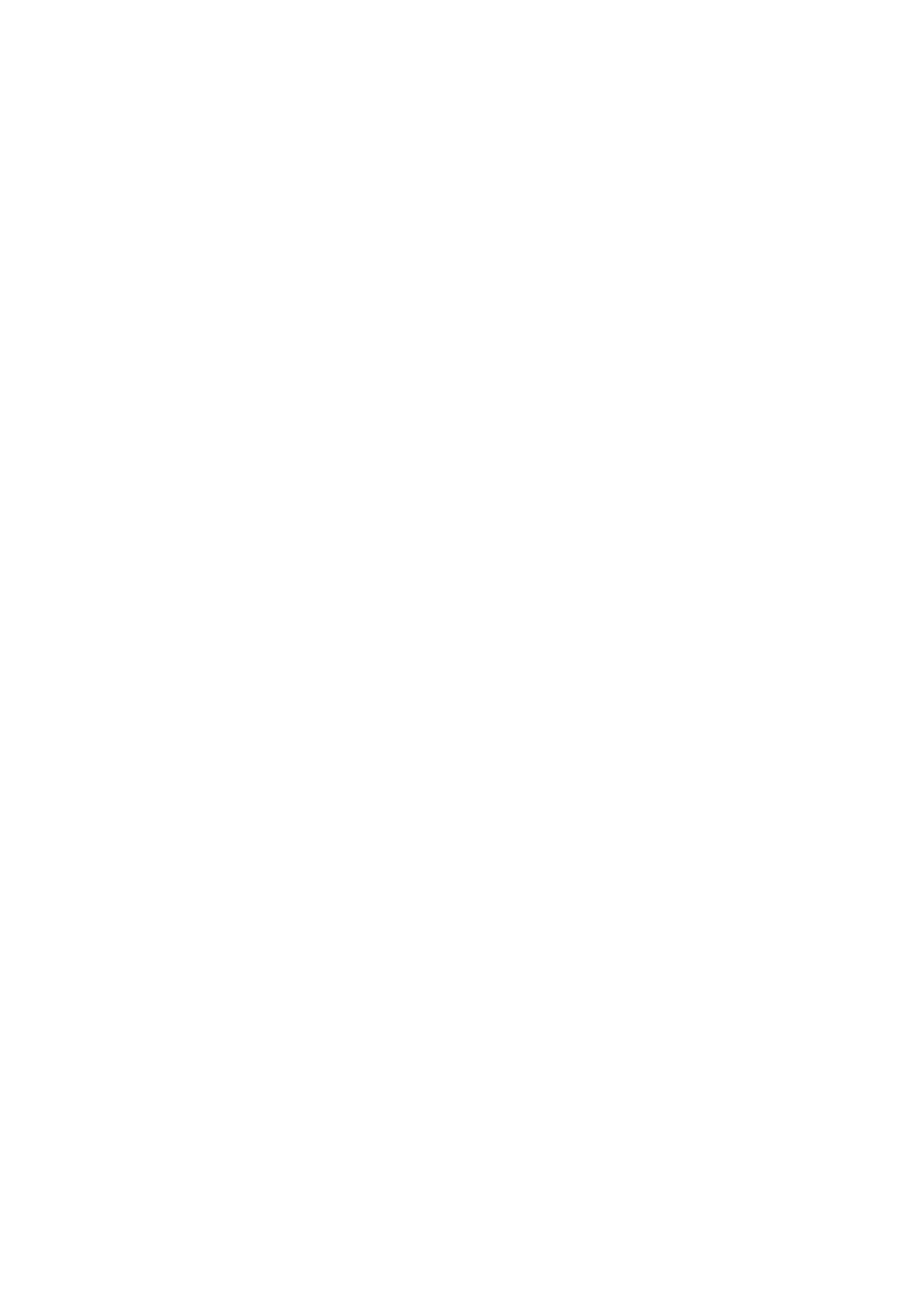

Resolution number IMSB/2021/10

MOVED by IMSB Member T Kake, seconded by IMSB Member G Wilcox:

That the Independent Māori Statutory Board:

a) accept the apology from member R. Blair, member K. Wilson, member L. Ngamane and member T. Hohneck for absence.

**CARRIED**

## **2 Declaration of Interest**

There were no declarations of interest.

#### **3 Confirmation of Minutes**

Resolution number IMSB/2021/11

MOVED by IMSB Member G Wilcox, seconded by IMSB Member J Smith:

That the Independent Māori Statutory Board:

a) confirm the ordinary minutes of its meeting, held on Monday, 8 March 2021, including the confidential section, as a true and correct record.

## **CARRIED**

# **4 Extraordinary Business**

There was no extraordinary business.

#### **5 CEO Summary**

Resolution number IMSB/2021/12

MOVED by Deputy Chairperson T Henare, seconded by IMSB Member T Kake: That the Independent Māori Statutory Board:

a) receive the Chief Executive summary report.

#### **CARRIED**

## **6 Financial Report February 2021**

Resolution number IMSB/2021/13

MOVED by Deputy Chairperson T Henare, seconded by IMSB Member T Kake: That the Independent Māori Statutory Board:

a) receive the Financial report for February 2021.

#### **CARRIED**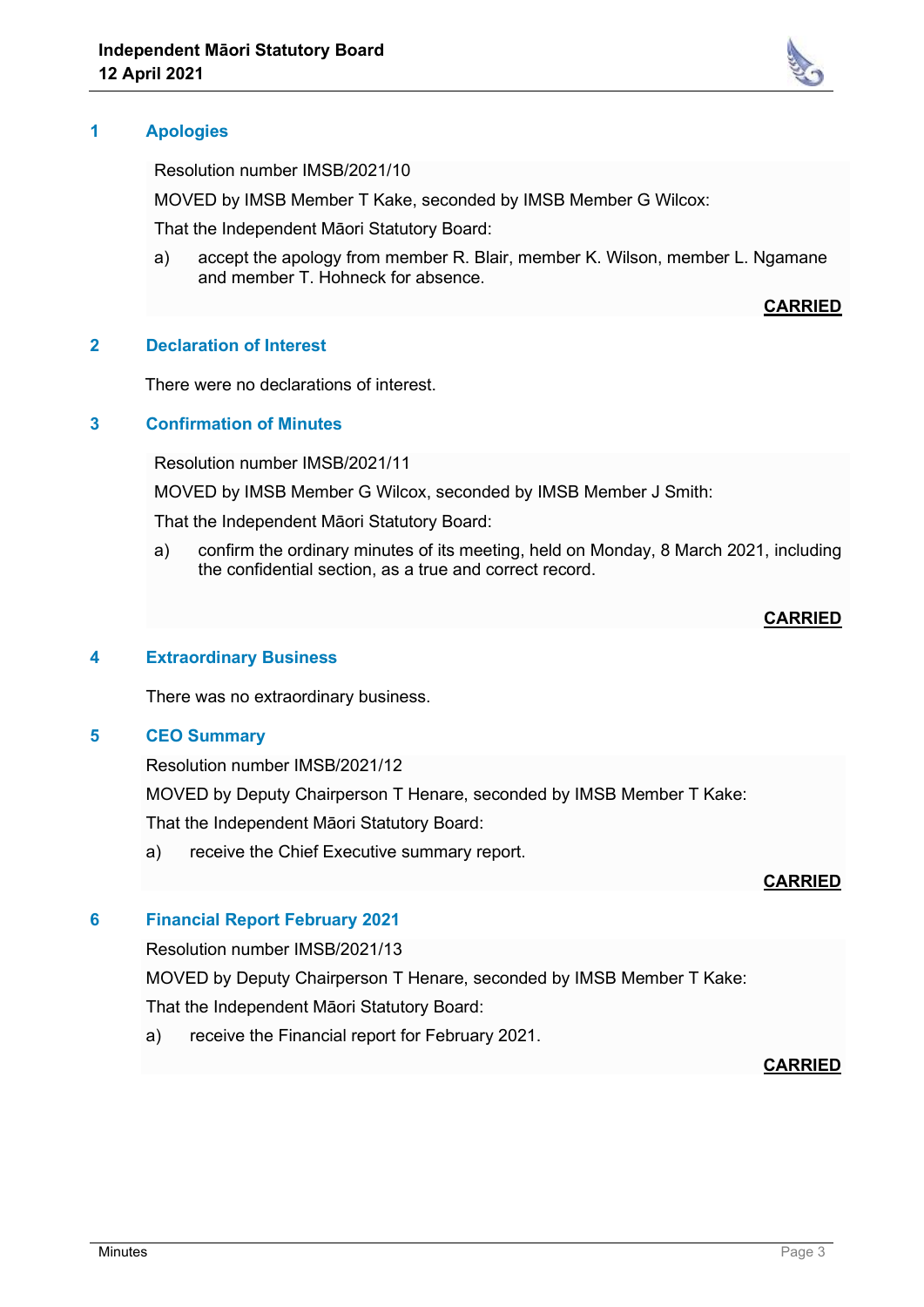

Resolution number IMSB/2021/14

MOVED by Deputy Chairperson T Henare, seconded by IMSB Member J Smith:

That the Independent Māori Statutory Board:

a) receive the Board Strategic Priorities Progress Report for March 2021.

**CARRIED**

# **8 Housing Update**

Resolution number IMSB/2021/15

MOVED by IMSB Member T Kake, seconded by IMSB Member G Wilcox:

That the Independent Māori Statutory Board:

a) receive an update on Housing for Māori in Tāmaki Makaurau.

#### **CARRIED**

## **9 Water Programme and Advocacy Update**

Resolution number IMSB/2021/16

MOVED by Deputy Chairperson T Henare, seconded by IMSB Member G Wilcox:

That the Independent Māori Statutory Board:

- a) receive the report on the water programmes and the Independent Māori Statutory Board advocacy.
- b) agree that the Independent Māori Statutory Board develop a draft advocacy position and report back for review and confirmation.

#### **CARRIED**

## **10 Appointment to Private Plan Change and Unit Titles Amendment Bill Submission**

Resolution number IMSB/2021/17

MOVED by Deputy Chairperson T Henare, seconded by IMSB Member J Smith:

That the Independent Māori Statutory Board:

- a) appoint Board member T. Henare to join the Chair and Deputy Chair of the Planning Committee to approve a council submission on a private plan change (that seeks to rezone land north of Kaukapakapa) to address the matters raised in the April Planning Committee agenda report and any other matter.
- b) appoint Board member T. Henare to join the Chair and Deputy Chair of the Planning Committee to approve council's submission on the Unit Titles (Strengthening Body Corporate Governance and Other Matters) Amendment Bill.

#### **CARRIED**

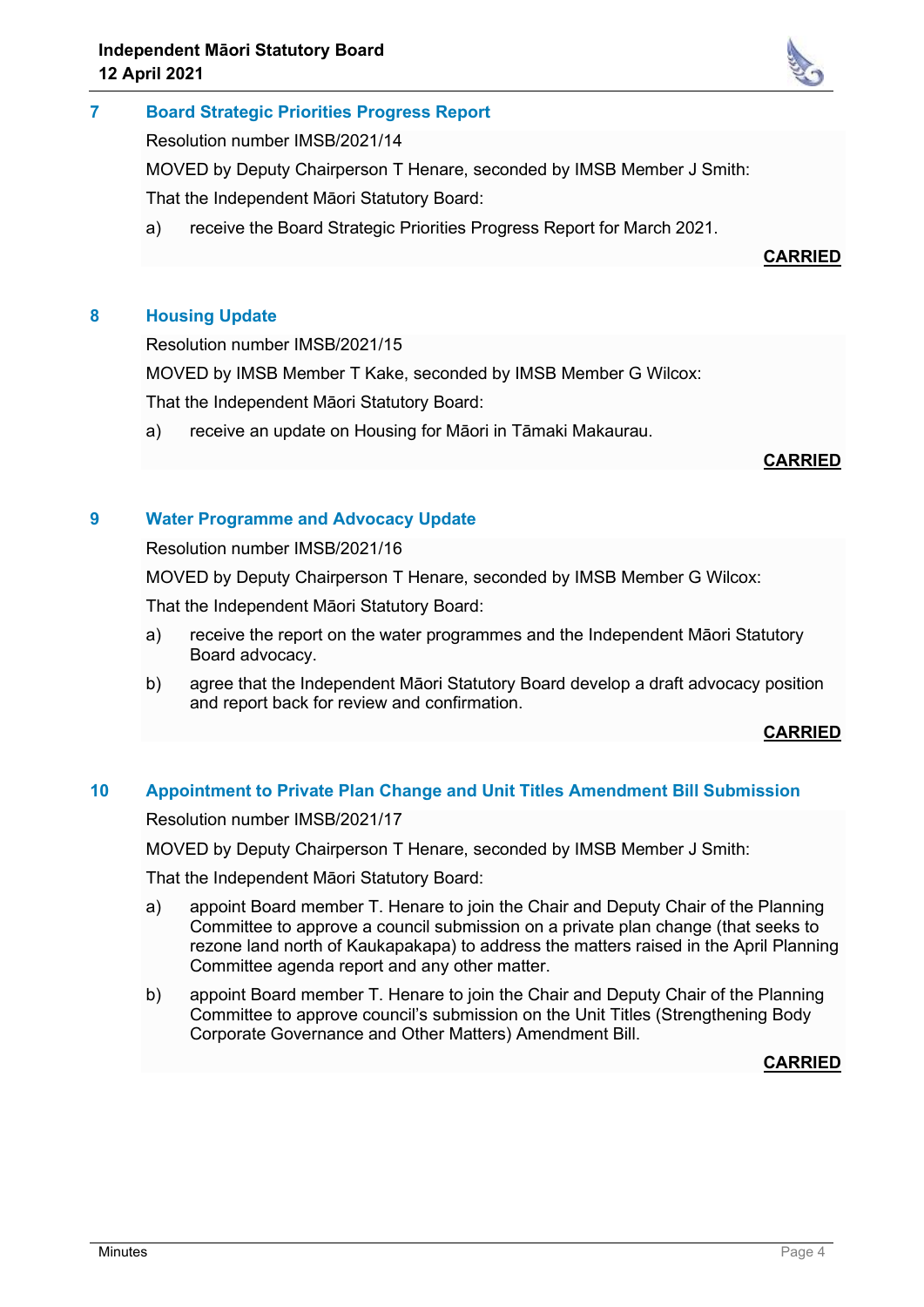

# **11 Procedural motion to exclude the public**

Resolution number IMSB/2021/18

MOVED by IMSB Member G Wilcox, seconded by IMSB Member J Smith:

That the Independent Māori Statutory Board:

- a) exclude the public from the following part(s) of the proceedings of this meeting.
- b) agree that <<ENTER NAME, TITLE OF PERSON>> be permitted to remain for Confidential Item <<CONFIDENTIAL ITEM NO.>>:<<ITEM TITLE>> after the public has been excluded, because of their knowledge of <<SPECIFY>>, which will help the Independent Māori Statutory Board in its decision-making.

The general subject of each matter to be considered while the public is excluded, the reason for passing this resolution in relation to each matter, and the specific grounds under section 48(1) of the Local Government Official Information and Meetings Act 1987 for the passing of this resolution follows.

This resolution is made in reliance on section 48(1)(a) of the Local Government Official Information and Meetings Act 1987 and the particular interest or interests protected by section 6 or section 7 of that Act which would be prejudiced by the holding of the whole or relevant part of the proceedings of the meeting in public, as follows:

| <b>AUGHT INCRYSTER IN THE LIGHTY OF SUITE LULY</b>                                                                                                                                 |                                                                                                                                                                                                                                                                                            |                                                                                                                                                                                                 |  |  |
|------------------------------------------------------------------------------------------------------------------------------------------------------------------------------------|--------------------------------------------------------------------------------------------------------------------------------------------------------------------------------------------------------------------------------------------------------------------------------------------|-------------------------------------------------------------------------------------------------------------------------------------------------------------------------------------------------|--|--|
| Reason for passing this resolution<br>in relation to each matter                                                                                                                   | Particular interest(s) protected<br>(where applicable)                                                                                                                                                                                                                                     | Ground(s) under section 48(1) for<br>the passing of this resolution                                                                                                                             |  |  |
| The public conduct of the part of<br>the meeting would be likely to result<br>in the disclosure of information for<br>which good reason for withholding<br>exists under section 7. | $s7(2)(f)(ii)$ - The withholding of the<br>information is necessary to<br>maintain the effective conduct of<br>public affairs through the protection<br>of such members, officers,<br>employees and persons from<br>improper pressure or harassment.<br>In particular, the report contains | s48(1)(a)<br>The public conduct of the part of<br>the meeting would be likely to result<br>in the disclosure of information for<br>which good reason for withholding<br>exists under section 7. |  |  |

## **C1 Audit Report for Year Ending 30 June 2020**

#### **C2 Draft Budget - Financial Year 2022**

| Reason for passing this resolution                                                                                                                                                 | Particular interest(s) protected                                                                                                                                                                                                                                                           | Ground(s) under section 48(1) for                                                                                                                                                               |
|------------------------------------------------------------------------------------------------------------------------------------------------------------------------------------|--------------------------------------------------------------------------------------------------------------------------------------------------------------------------------------------------------------------------------------------------------------------------------------------|-------------------------------------------------------------------------------------------------------------------------------------------------------------------------------------------------|
| in relation to each matter                                                                                                                                                         | (where applicable)                                                                                                                                                                                                                                                                         | the passing of this resolution                                                                                                                                                                  |
| The public conduct of the part of<br>the meeting would be likely to result<br>in the disclosure of information for<br>which good reason for withholding<br>exists under section 7. | $s7(2)(f)(ii)$ - The withholding of the<br>information is necessary to<br>maintain the effective conduct of<br>public affairs through the protection<br>of such members, officers,<br>employees and persons from<br>improper pressure or harassment.<br>In particular, the report contains | s48(1)(a)<br>The public conduct of the part of<br>the meeting would be likely to result<br>in the disclosure of information for<br>which good reason for withholding<br>exists under section 7. |

The text of these resolutions is made available to the public who are present at the meeting and form part of the minutes of the meeting.

## **CARRIED**

12.32pm The public was excluded.

Resolutions in relation to the confidential items are recorded in the confidential section of these minutes and are not publicly available.

1.00pm The public was re-admitted.